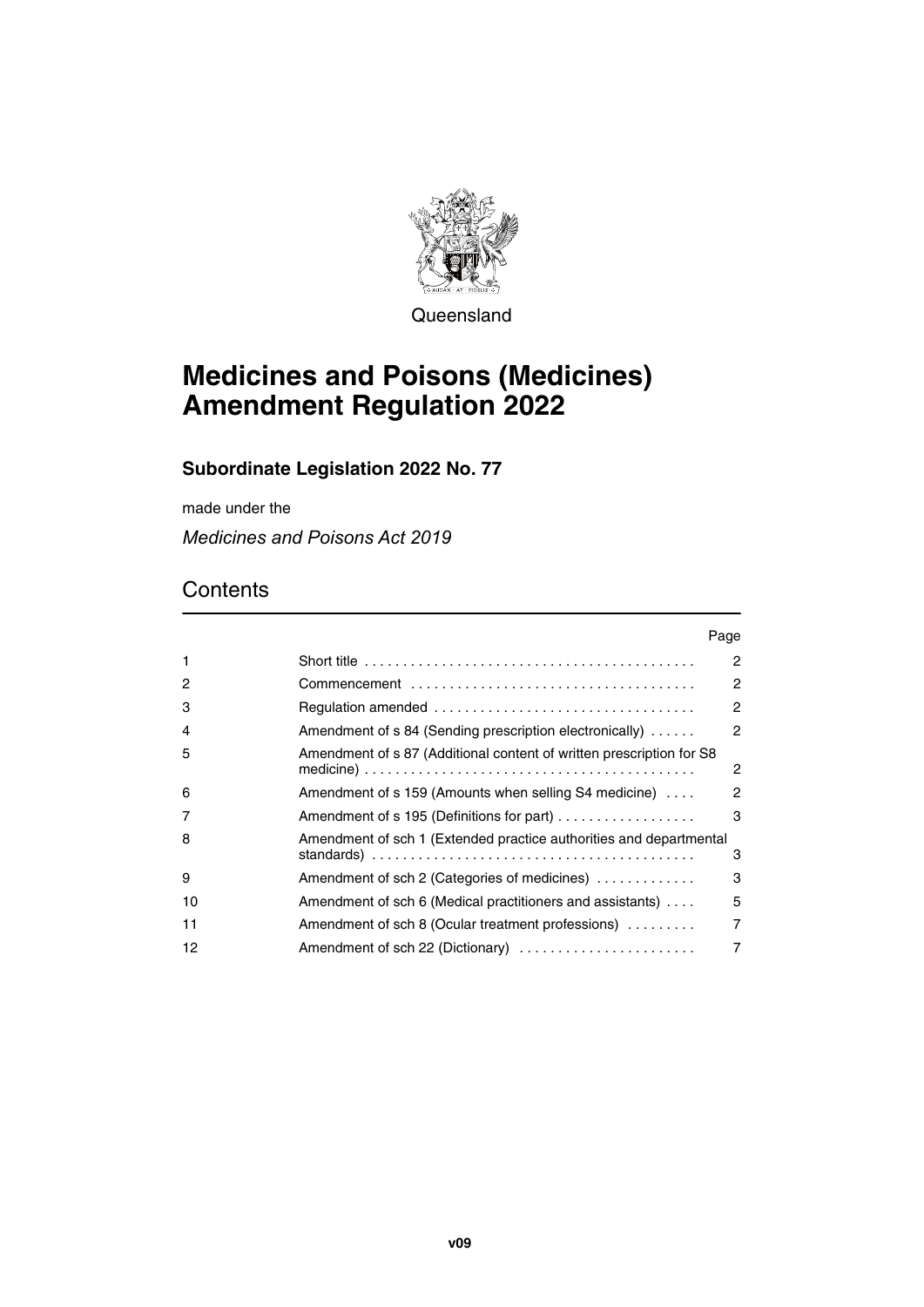[s 1]

#### <span id="page-1-0"></span>**1 Short title**

<span id="page-1-1"></span>This regulation may be cited as the *Medicines and Poisons (Medicines) Amendment Regulation 2022*.

### <span id="page-1-2"></span>**2 Commencement**

<span id="page-1-5"></span><span id="page-1-3"></span>This regulation commences on 1 July 2022.

### <span id="page-1-4"></span>**3 Regulation amended**

This regulation amends the *Medicines and Poisons (Medicines) Regulation 2021*.

### <span id="page-1-6"></span>**4 Amendment of s 84 (Sending prescription electronically)**

<span id="page-1-7"></span>(1) Section 84(2), 'for a diversion-risk medicine'—

*omit.*

(2) Section 84(3), from 'Before' to 'steps'—

*omit, insert—*

If the medicine is a diversion-risk medicine, the prescriber must take all reasonable steps, before sending the digital copy,

### <span id="page-1-9"></span><span id="page-1-8"></span>**5 Amendment of s 87 (Additional content of written prescription for S8 medicine)**

Section  $87(2)(a)$ , 'both'—

*omit*, *insert—*

if the prescription is a paper prescription—both

### <span id="page-1-11"></span><span id="page-1-10"></span>**6 Amendment of s 159 (Amounts when selling S4 medicine)**

Section 159(a), 'the minimum standard pack'—

*omit, insert—*

the smallest available size of a manufacturer's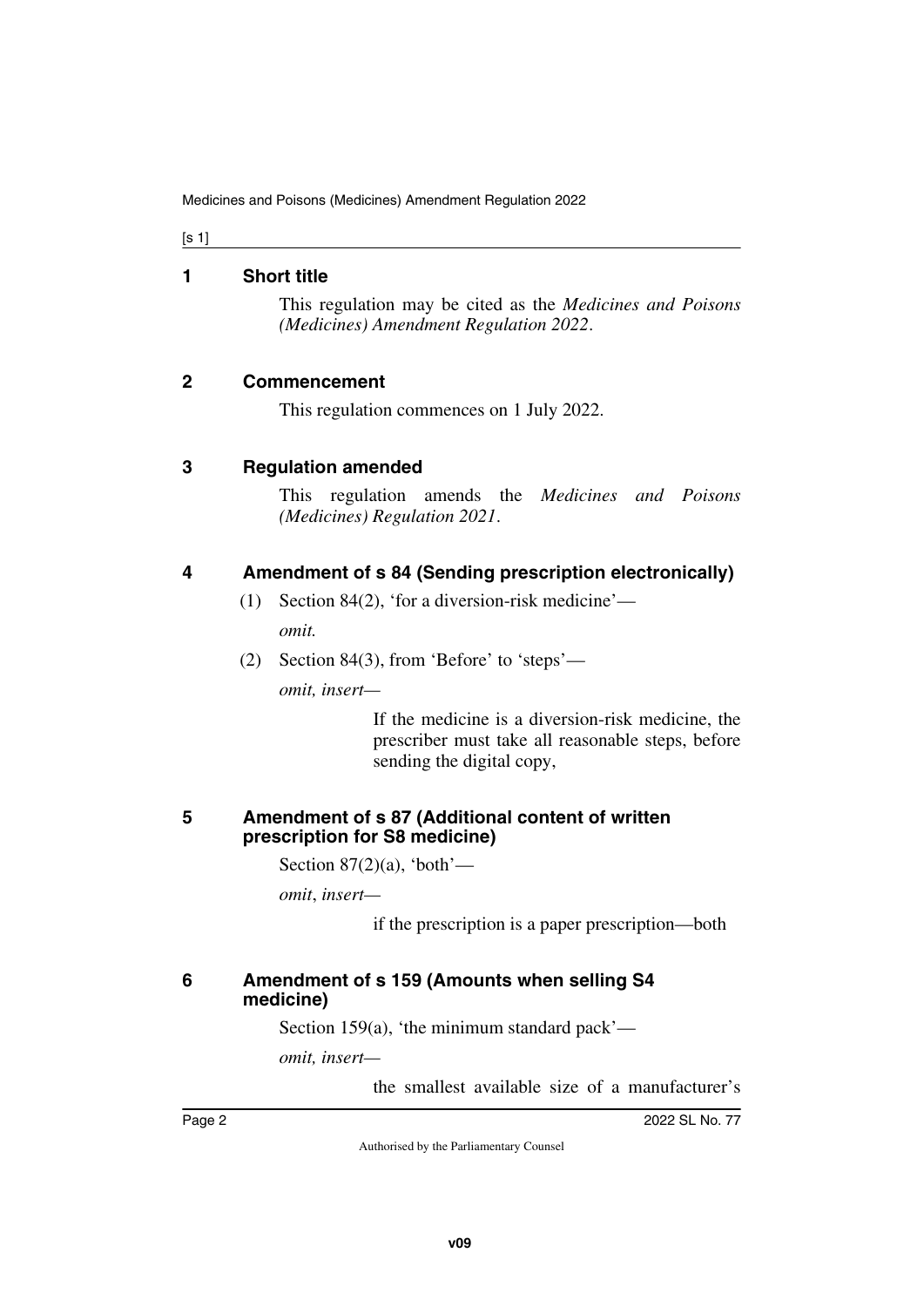[s 7]

pack of the medicine

### <span id="page-2-0"></span>**7 Amendment of s 195 (Definitions for part)**

<span id="page-2-1"></span>Section 195, definition *shared clinic*, 'to more than 1 person'—

<span id="page-2-3"></span>*omit.*

#### <span id="page-2-2"></span>**8 Amendment of sch 1 (Extended practice authorities and departmental standards)**

Schedule 1, part 1, entry for Aboriginal and Torres Strait Islander health practitioners, '1'—

*omit, insert—*

 $\mathfrak{D}$ 

### <span id="page-2-4"></span>**9 Amendment of sch 2 (Categories of medicines)**

<span id="page-2-5"></span>Schedule 2, part 1—

*omit, insert—*

## **Part 1 Restricted medicines**

## **Division 1 Medicines for human use**

The following medicines for human use—

- acitretin
- ambrisentan
- bexarotene
- bosentan
- buprenorphine for treating opioid dependency

clomifene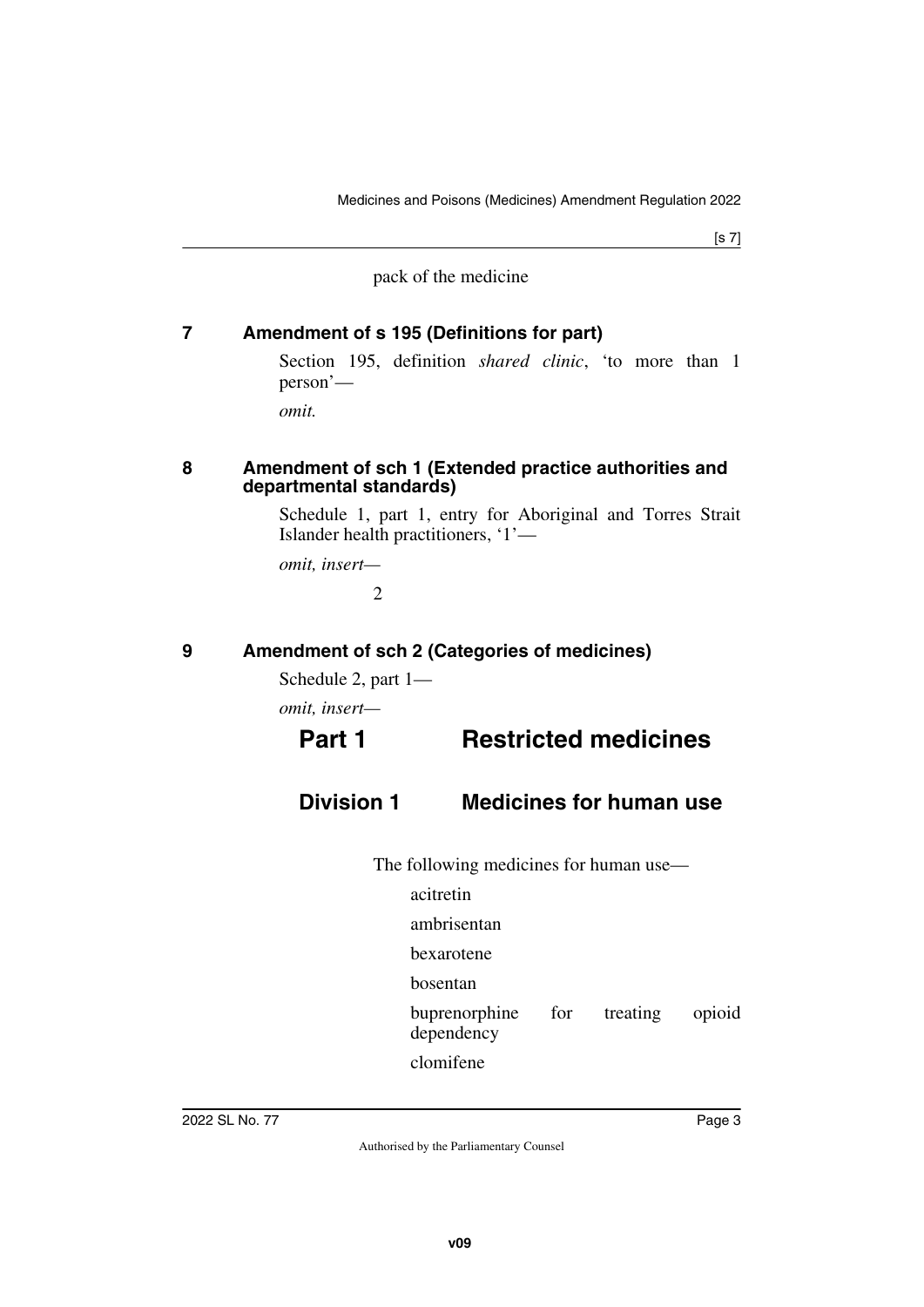| clozapine                                                                                                                                                                                                                      |
|--------------------------------------------------------------------------------------------------------------------------------------------------------------------------------------------------------------------------------|
| corifollitropin alfa                                                                                                                                                                                                           |
| cyclofenil or another substance prepared to<br>stimulate ovulation                                                                                                                                                             |
| dinoprost                                                                                                                                                                                                                      |
| dinoprostone                                                                                                                                                                                                                   |
| enzalutamide                                                                                                                                                                                                                   |
| etretinate                                                                                                                                                                                                                     |
| follitropin alpha                                                                                                                                                                                                              |
| follitropin beta                                                                                                                                                                                                               |
| hydroxychloroquine                                                                                                                                                                                                             |
| isotretinoin for oral use                                                                                                                                                                                                      |
| ivermectin other than a preparation in oral<br>tablet form for treating a condition shown as<br>an approved indication on the Australian<br>Register of Therapeutic Goods for treatment<br>with ivermectin in oral tablet form |
| luteinising hormone                                                                                                                                                                                                            |
| macitentan                                                                                                                                                                                                                     |
| methadone for treating opioid dependency                                                                                                                                                                                       |
| riociguat                                                                                                                                                                                                                      |
| sodium oxybate                                                                                                                                                                                                                 |
| teriparatide                                                                                                                                                                                                                   |
| thalidomide                                                                                                                                                                                                                    |
| tretinoin for oral use                                                                                                                                                                                                         |
| urofollitropin (human follicle stimulating<br>hormone)                                                                                                                                                                         |
|                                                                                                                                                                                                                                |

## **Division 2 Other medicines**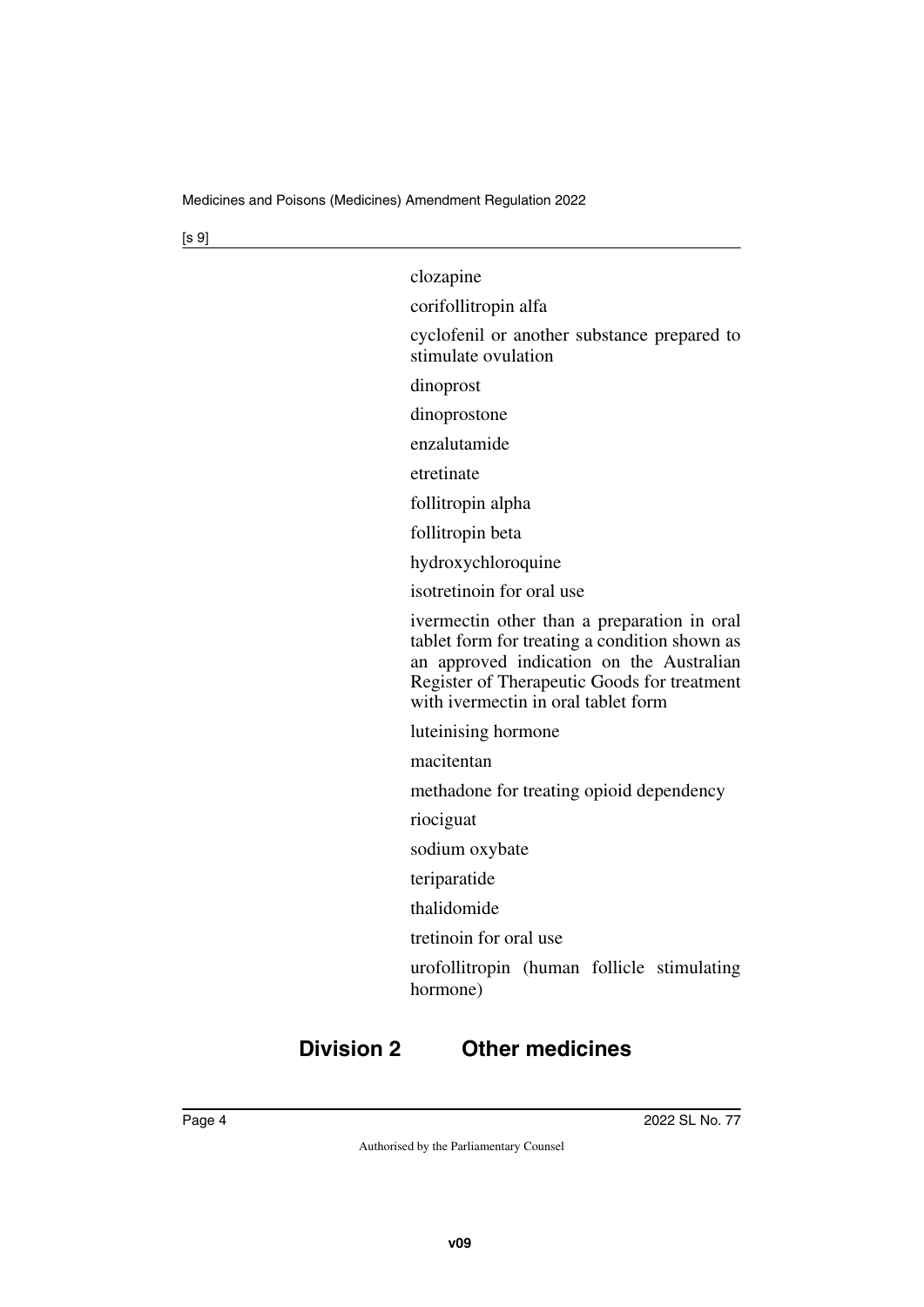[s 10]

amfetamines lenalidomide methylphenidate pomalidomide

### <span id="page-4-1"></span><span id="page-4-0"></span>**10 Amendment of sch 6 (Medical practitioners and assistants)**

- (1) Schedule 6, sections 22, 32 and 58, 'human' *omit.*
- (2) Schedule 6, section 22, items 1 to 4, before 'thalidomide' *insert—*

restricted ivermectin,

(3) Schedule 6, part 2—

*insert—*

## **Division 5A Gastroenterologists and hepatologists**

### **26A Class of person**

A medical practitioner who is a specialist registrant in gastroenterology and hepatology.

| Column 1<br><b>Dealing</b> | Column <sub>2</sub><br><b>Medicine</b> | Column 3<br>Scope of dealing |
|----------------------------|----------------------------------------|------------------------------|
| prescribe                  | restricted ivermectin                  |                              |
| give a treatment<br>dose   | restricted ivermectin                  |                              |
| dispense                   | restricted ivermectin                  |                              |
| administer                 | restricted ivermectin                  |                              |

### **26B Dealing authorised**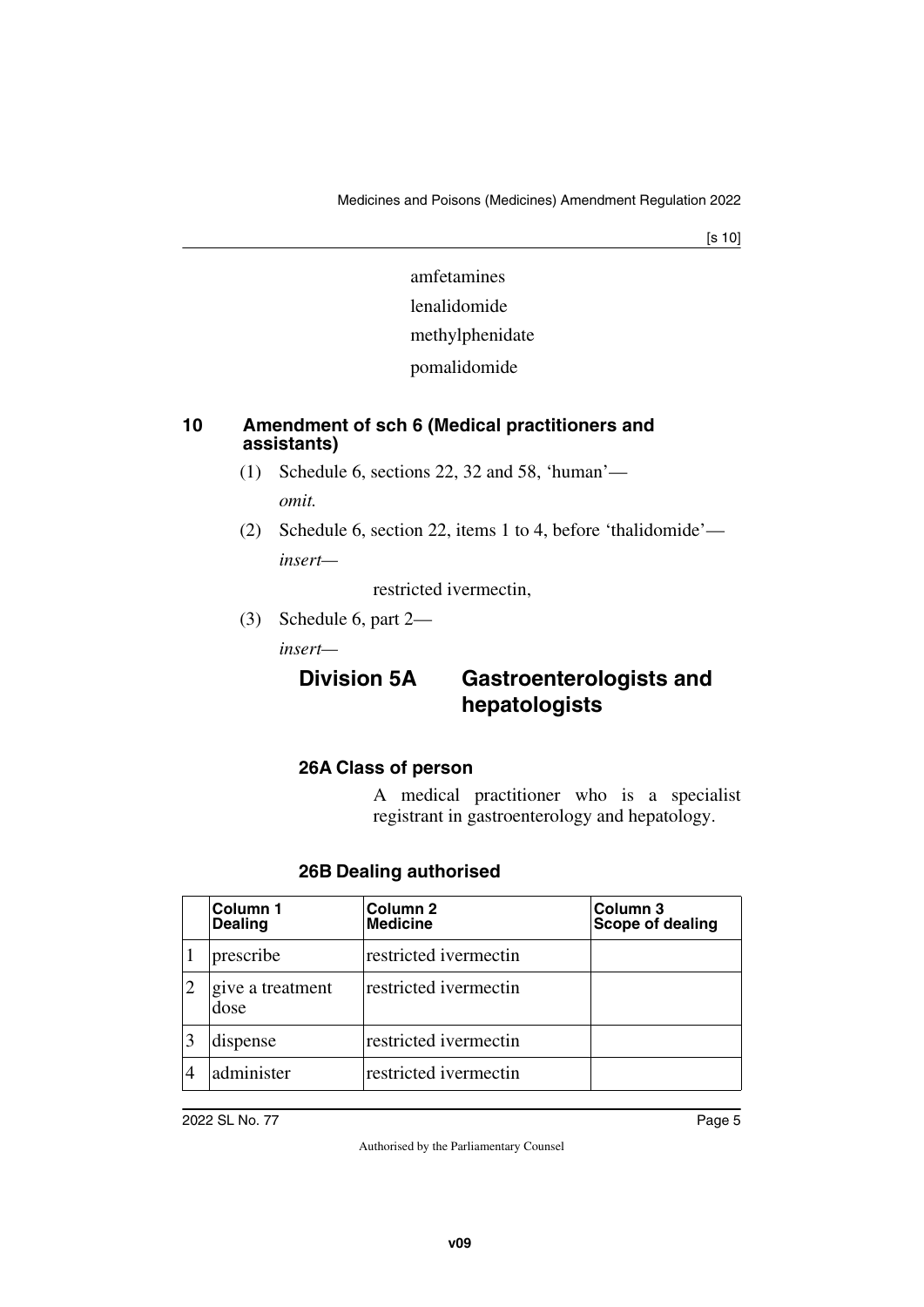|   | Column 1<br><b>Dealing</b> |                                                                      | Column <sub>2</sub><br><b>Medicine</b> |                         |  | Column 3<br><b>Scope of dealing</b>       |  |  |    |       |
|---|----------------------------|----------------------------------------------------------------------|----------------------------------------|-------------------------|--|-------------------------------------------|--|--|----|-------|
| 5 | give a purchase<br>order   |                                                                      | stock of restricted ivermectin         |                         |  | the stock is not for<br>a specified place |  |  |    |       |
| 6 | possess                    |                                                                      |                                        | restricted ivermectin   |  |                                           |  |  |    |       |
|   | (4)                        | Schedule 6, section 36, items 1 to<br>'hydroxychloroquine'—          |                                        |                         |  |                                           |  |  | 6, | after |
|   |                            | insert—                                                              |                                        |                         |  |                                           |  |  |    |       |
|   |                            |                                                                      | , restricted ivermectin                |                         |  |                                           |  |  |    |       |
|   | (5)                        | Schedule 6, section 47, items 1 to 6, after<br>'hydroxychloroquine'— |                                        |                         |  |                                           |  |  |    |       |
|   |                            | insert—                                                              |                                        |                         |  |                                           |  |  |    |       |
|   | , restricted ivermectin    |                                                                      |                                        |                         |  |                                           |  |  |    |       |
|   | (6)                        |                                                                      |                                        | Schedule 6, section 52— |  |                                           |  |  |    |       |
|   |                            | omit, insert-                                                        |                                        |                         |  |                                           |  |  |    |       |
|   | 52 Dealing authorised      |                                                                      |                                        |                         |  |                                           |  |  |    |       |

|   | prescribe                | ambrisentan, bosentan, macitentan,<br>riociguat or sodium oxybate |                                              |
|---|--------------------------|-------------------------------------------------------------------|----------------------------------------------|
| 2 | give a treatment<br>dose | ambrisentan, bosentan, macitentan,<br>riociguat or sodium oxybate |                                              |
| 3 | dispense                 | ambrisentan, bosentan, macitentan,<br>riociguat or sodium oxybate |                                              |
|   | administer               | ambrisentan, bosentan, macitentan,<br>riociguat or sodium oxybate |                                              |
| 5 | give a purchase<br>order | stock of a medicine mentioned in<br>this column                   | the stock is not<br>for a specified<br>place |
|   | possess                  | a medicine mentioned in this<br>column                            |                                              |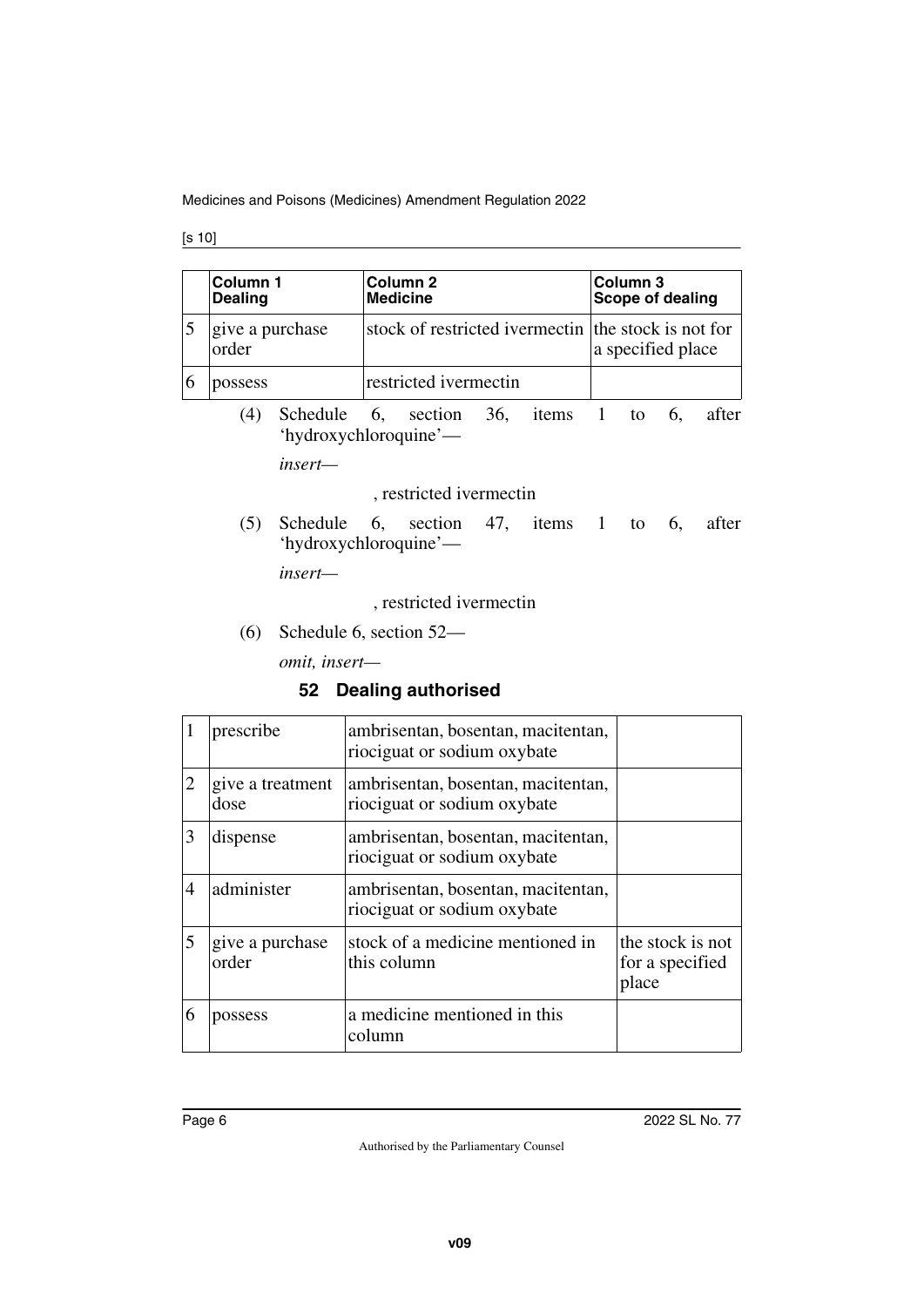[s 11]

### <span id="page-6-0"></span>**11 Amendment of sch 8 (Ocular treatment professions)**

<span id="page-6-1"></span>(1) Schedule 8, section 1, definition *optometry guidelines*, '10 September 2018'—

*omit, insert—*

10 December 2021

(2) Schedule 8, section 3, item 1, column 2, 'appendix B' *omit, insert—*

appendix A

### <span id="page-6-2"></span>**12 Amendment of sch 22 (Dictionary)**

<span id="page-6-3"></span>(1) Schedule 22—

*insert—*

*Australian Register of Therapeutic Goods* means the Australian Register of Therapeutic Goods maintained under the *Therapeutic Goods Act 1989* (Cwlth).

*restricted ivermectin* means a restricted medicine that is ivermectin.

- (2) Schedule 22, definition *adrenaline (epinephrine) autoinjector*, paragraph (b), from 'maintained' to '(Cwlth)' *omit*.
- (3) Schedule 22, definition *registered medicine*, from 'maintained' to '(Cwlth)' *omit*.